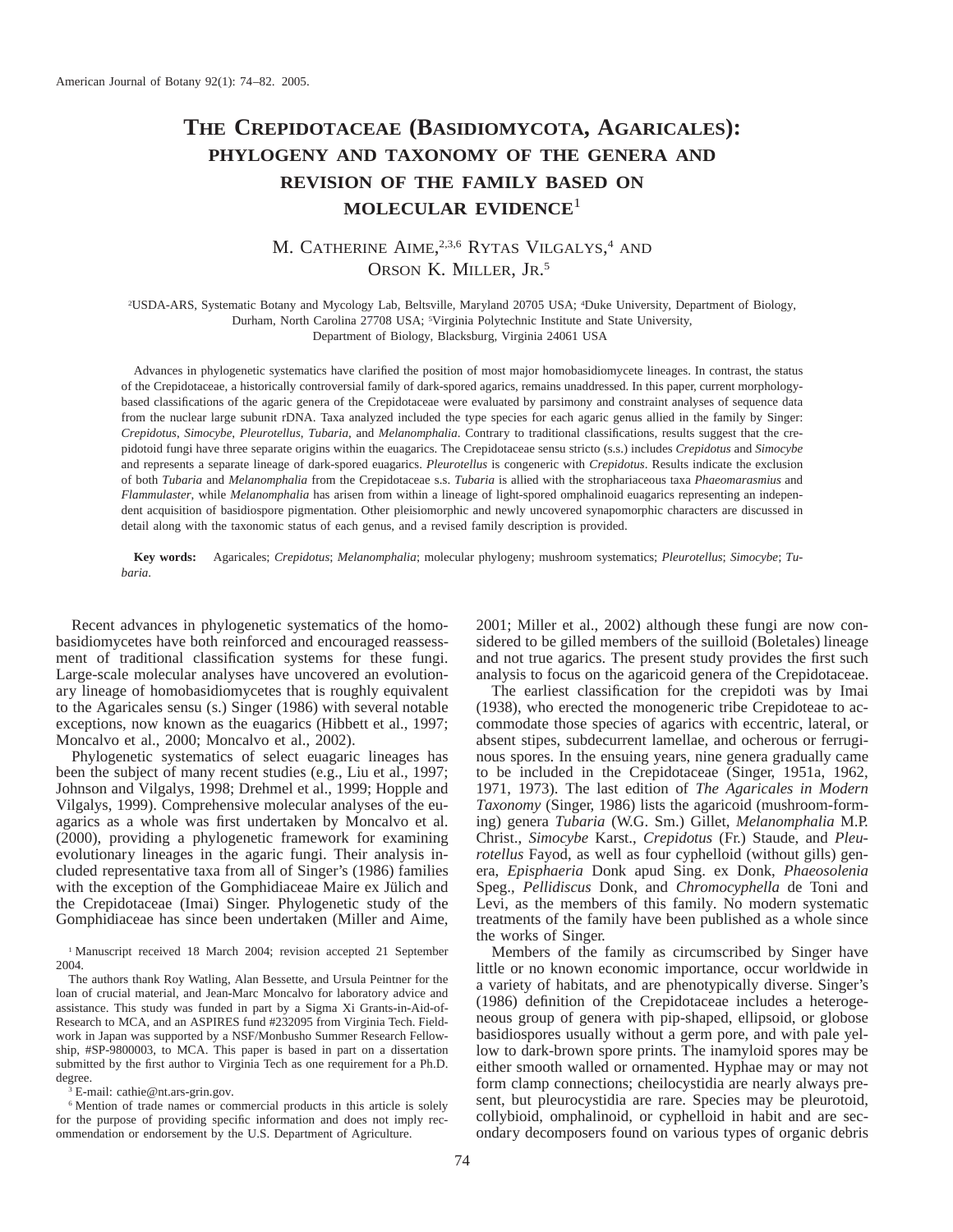and wood. Development is not known for all species but is believed to be gymnocarpic or hemiangiocarpic. As a family, these fungi were believed by Singer (1986) to be related to the Cortinariaceae R. Heim ex Pouzar, Entolomataceae Kotl. and Pouzar, and Paxillaceae R. Maire apud Maire, Dumée and Lutz.

The treatments by many modern authors followed Singer's with minor modifications, while others proposed major revisions to Singer's system, including the abolition of the Crepidotaceae. Most of these treatments include placing some or all of the Crepidotaceae genera within other families, especially the Cortinariaceae and/or the Strophariaceae Singer and A.H. Smith (e.g., Moser, 1978; Kühner, 1980; Jülich, 1981; Bas, 1988; Breitenbach and Kränzlin, 1995; Hawksworth et al., 1995; Kirk et al., 2001).

Morphological and biological studies of the crepidoti have provided further evidence that makes obvious the need for a critical reassessment of the current classification systems for these fungi. For example, morphological studies, especially of the pileipellis, have suggested that *Simocybe* might be more closely related to *Agrocybe* Fayod (Bolbitiaceae Singer) (Romagnesi, 1962; Watling and Largent, 1976). Basidiospore germination in members of *Crepidotus* is markedly different from that in species of *Tubaria*, suggesting a more distant common ancestry for them than proposed by Singer (Aime and Miller, 2002). Singer based his transfer of both *Tubaria* and, later, *Melanomphalia* into the Crepidotaceae on a single species, *M. thermophila* (Sing.) Sing. (Singer, 1951a, 1962, 1971); recent study of type and newly collected material has shown this species to be, in fact, a *Crepidotus* (Aime et al., 2002). In addition, numerous studies have questioned the validity of delimiting genera based on single morphological characters (e.g., Smith, 1968; Watling and Largent, 1976), such as has been done in circumscribing *Pleurotellus* from *Crepidotus*, which are delimited solely on the basis of spore pigmentation.

Given the diverse phenotypes, contradictory proposed classifications, biological differences, and the fact that generic and higher level systematics in the Crepidotaceae have been largely neglected, this study was undertaken to assess phylogenetic relationships for these fungi by analyzing molecular sequence data. Nuclear DNA sequences encoding a portion of the large ribosomal subunit (nLSU) have been shown to be effective at resolving phylogenetic relationships for agarics and related fungi at the generic (e.g., Johnson and Vilgalys, 1998; Drehmel et al., 1999; Hopple and Vilgalys, 1999; Dahlman et al., 2000) and family or ordinal levels (e.g., Miller et al., 2000; Moncalvo et al., 2000, 2002; Thorn et al., 2000). Sequences from the type species from each of the five proposed agaric members of the Crepidotaceae were assembled, as were other specific exemplars from each genus selected to cover a broad range of the phenotypic and geographic diversity found within these fungi. The Crepidotaceae sequences were analyzed within a data set chosen to include representatives from all major lineages of dark-spored euagarics including sequences from other families to which various components of the Crepidotaceae have been hypothesized to belong in alternative classifications. Our primary goals were to  $(1)$  test the monophyly of the Crepidotaceae s. Singer and evaluate alternative classifications of the family, (2) elucidate phylogenetic relationships and provide a detailed discussion of the taxonomic status for each agaric genus allied in the family by Singer, (3) reevaluate morphological characters previously used to delimit these genera and identify features that characterize various

clades that were detected in this study, and (4) redefine the Crepidotaceae within a phylogenetic framework.

#### MATERIALS AND METHODS

*Taxonomic sampling*—A total of 44 taxa were selected for analysis. Taxa analyzed, along with classification according to Singer (1986), phylogenetic lineage according to Moncalvo et al. (2000) where applicable, and GenBank accession numbers are in Appendix 1 (see Supplemental Data accompanying online version of this article). Sixteen taxa of Crepidotaceae s. Singer, including the type species for each genus, were sampled (GenBank accession numbers AF205669, AF205677, AF205679, AF205685 to AF205686, AF205695, AF205606 to AF205608, AF205610 to AF205612, AF367931 to AF367934); exsiccata used as sources for DNA are also listed in Appendix 1. To assess the relationships of the Crepidotaceae s. Singer within the euagarics, a collection of nLSU sequences were selected from previous studies (Chapela et al., 1994; Lutzoni, 1997; Johnson and Vilgalys, 1998; Hopple and Vilgalys, 1999; Moncalvo et al., 2000; Moncalvo et al., 2002) to include three representatives from each major lineage of dark-spored euagarics (designated Q through W) as identified in Moncalvo et al. (2000). Dark-spored euagarics were sampled extensively because all treatments of the Crepidotaceae ally them within this group, and additional sampling of omphalinoid fungi (Moncalvo et al., 2000, lineage K) was included because preliminary analyses (not shown) suggested an affinity of *Melanomphalia* with this group. For rooting purposes, outgroup taxa were chosen from within the Boletales (Moncalvo et al., 2000, lineage AA) because prior phylogenetic analysis of both the nLSU (Moncalvo et al., 2000) and mitochondrial and nuclear ribosomal subunit DNA sequences (Hibbett et al., 1997) suggest that the boletes and euagarics are sister lineages, and it has been shown that outgroup choice should, ideally, be confined to taxa sharing a sister group relationship to the ingroup under study (Hopple and Vilgalys, 1999).

*DNA extraction, amplification, and sequencing*—Standard DNA isolation methods were used with hexadecyltrimethylammonium bromide extraction buffer (Zolan and Pukkila, 1986). The 5'-end of the nLSU gene was targeted for sequencing and phylogenetic analysis as this region carries nearly 50% of the phylogenetic signal present within the nLSU molecule (Hopple and Vilgalys, 1999). Standard amplification and sequencing parameters follow Vilgalys and Hester (1990) and Moncalvo et al. (2000). Amplification was achieved with primer pair 5.8SR/LR7 (Vilgalys and Hester, 1990) or LR5/ LR0R (Moncalvo et al., 2000). Primers LR0R, LR3R, LR5, and LR16 (Moncalvo et al., 2000) were used in sequencing reactions. The four sequence chromatograms generated per sample were compiled using SeqMan II v. 4.03 (DNAStar Inc., 1997) to produce a single contiguous sequence for each sample.

*Phylogenetic analysis*—Sequences were manually aligned in PAUP\* 4.0b8 (Swofford, 2001). Gaps were introduced to maintain alignment through regions where indels occurred in one or more sequences. Regions with ambiguous alignment were removed from analysis. Alignments are available from the lead author by request. Analysis was performed on a Power Macintosh OS workstation. Methods for unweighted maximum parsimony analysis (UMP) follow Aime et al. (2002). Methods for weighted maximum parsimony analysis (WMP) follow Moncalvo et al. (2000) and apply a stepmatrix based on dinucleotide frequencies and substitution rate estimates as observed in that work. Support for clades was assessed by calculating bootstrap (Hillis and Bull, 1993) and jackknife frequencies (Lanyon, 1985) by performing 1000 replicates of random addition sequence replicates with TBR (tree-bisectionreconnection) branch swapping.

Additionally, constraint analyses were performed to test the probability that different groupings of Crepidotaceae taxa were monophyletic. Topological constraint trees were generated in the following manner. All members of *Crepidotus* and *Pleurotellus* were assigned to a single taxset; *Simocybe* taxa were assigned to a second taxset, and *Tubaria* taxa was assigned to a third taxset; all other ingroup taxa, with the exception of *M. nigrescens*, and the two outgroup taxa were assigned to a fourth taxset. No topological constraints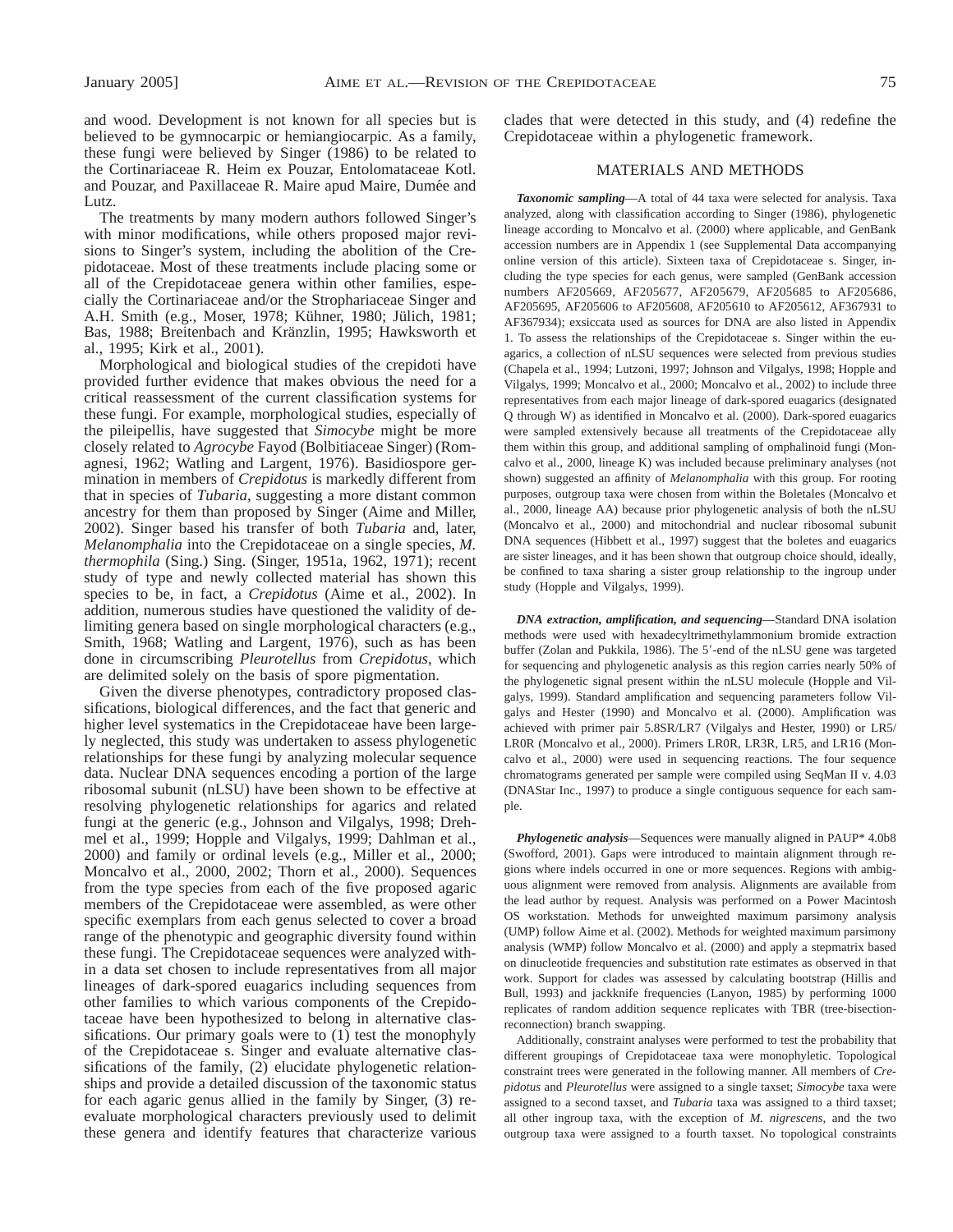were enforced within any taxset. Separate analyses were then run with the following monophyletic constraints between taxsets: (1) no constraints; (2) taxset 1, 2, 3, and *M. nigrescens*; (3) taxset 1 and 2; (4) taxset 1, 2, and 3; (5) taxset 1, 2, and *M. nigrescens*; (6) taxset 1 and 3; (7) taxset 1 and *M. nigrescens*. For each of these analyses, WMP, with weightings based on nucleotide frequencies as already described and using 20 random addition sequence replicates with TBR branch swapping, was conducted in PAUP\*. Scores for each of the 20 most parsimonious trees uncovered were recorded for each constraint set. Tree scores were analyzed statistically in JMP v.3.2.1 (SAS Institute Inc., 1997).

#### RESULTS

In all, the data matrix assembled consisted of 44 taxa aligned across 1200 positions; 188 positions were excluded from analysis due to ambiguities in alignment, and by trimming the extreme  $5'$  and  $3'$  ends; 231 of the remaining characters were parsimony-informative. A single shortest UMP tree was found of length 1193, CI = 0.450, RI = 0.527. A single shortest WMP tree of length 5057.4,  $CI = 0.456$ ,  $RI =$ 0.535 was also found. Trees generated by both weighted and unweighted parsimony analyses were not different in topology. Bootstrap and jackknife support of terminal clades is stronger than for internal nodes. Figure 1 depicts the bootstrap 50% majority-rule consensus tree generated with these data, which is topologically congruent with both UMP and WMP trees.

Tree scores generated by 20 WMP random addition replicates enforcing six different topological constraints and without constraints are supplied and statistically compared in Appendix 2 (see Supplemental Data accompanying online version of this article). Imposing monophyly in all combinations among the different genera of the Crepidotaceae resulted in trees that were significantly longer (Appendix 2) than the trees produced without constraint (Fig. 1) except when only *Crepidotus* and *Simocybe* are constrained together. Figure 2 depicts the shortest tree obtained for each constraint set.

Ten lineages of brown-spored agarics were revealed, corresponding to previously reported lineages with two additions: The crepidotoid lineage of *Crepidotus* [type *C. mollis* (Fr.) Staude], *Pleurotellus* [type *P. hypnophilus* (Pers.:Berk.) Fayod], and *Simocybe* [type *S. centuncula* (Fr.:Fr.) Karst.] (Fig. 1, clade I); and a lineage consisting of *Tubaria* [type *T. furfuracea* (Fr.) Gillet], *Phaeomarasmius* Scherff., and *Flammulaster* Earle (Fig. 1, clade II). Deeper relationships between these lineages could not be ascertained in this study. The genus *Melanomphalia* (type *M. nigrescens* M.P. Christ.) is strongly supported within a clade of white-spored omphalinoid fungi, in exclusion from the dark-spored euagarics (Fig. 1, clade III). The position of *M. nigrescens* was confirmed by nLSU sequencing of an additional collection of this taxon (data not shown).

#### DISCUSSION

In contrast to Singer's (1986) classification, sequence data from the first 1200-base region of the nLSU molecule indicate that the Crepidotaceae sensu lato (s.l.) is polyphyletic, nor do these data reflect any of the alternative classifications proposed for the genera examined. Both *Tubaria* (Fig. 1, clade II) and *Melanomphalia* (Fig. 1, clade III) have originated independently from the core members of the Crepidotaceae s.s. (Fig. 1, clade I). Although strong statistical support via bootstrapping and jackknifing for some of these lineages is low, the conclusions reached by WMP are fully supported by analysis



Fig. 1. Phylogenetic assignment of the genera of the Crepidotaceae sensu lato based on a portion from the  $5'$  end of the nLSU. Bootstrapping  $50\%$ majority-rule consensus tree depicted. Bootstrap and jackknife values (1000 replicates of full maximum parsimony analysis each) are indicated above branches supported by more than 25% of replicates. Bold lines indicate branches with bootstrap support of  $>50\%$ . Bold type indicates taxa allied within the Crepidotaceae by Singer. Roman numerals designate clades referred to in the text.

of trees produced by enforcing monophyletic constraints on the genera of the Crepidotaceae s.l. (Appendix 2). A detailed discussion follows.

*Phylogenetic inference*—Several methods for evaluating support for phylogenetic clades have been debated and utilized. Decay indices (Bremer, 1988) are a valuable method of detecting support for branches, but are impractical for large data sets (Moncalvo et al., 2000). Bootstrap (Hillis and Bull, 1993) and jackknife (Lanyon, 1985) values have gained wide acceptance in systematic literature, but in actuality provide an indication only of the degree of support for a particular clade or node given the specific technique and data matrix analyzed (Hillis and Bull, 1993). In many instances, however, such as when rates of character change are high enough to randomize some characters (i.e., saturation or high homoplasy), bootstrap values can not be used as measures of accuracy or the probability that a given tree or clade represents the true phylogeny (Hillis and Bull, 1993).

In the present data matrix,  $>20\%$  of the characters were parsimony-informative. This is well beyond the optimal range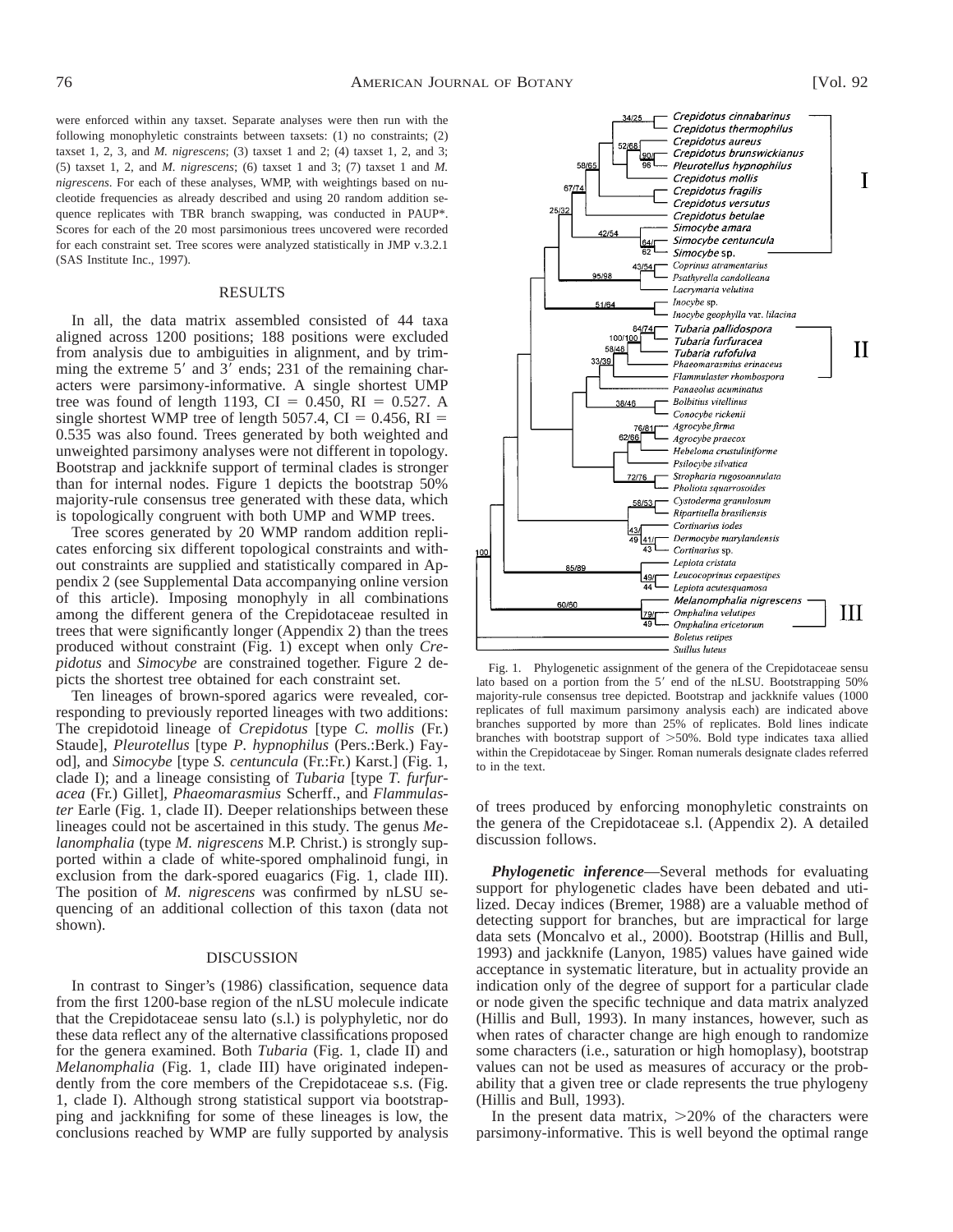### January 2005] AIME ET AL.—REVISION OF THE CREPIDOTACEAE 77



Fig. 2a–f. Topological constraint trees generated with weighted parsimony analysis (WMP). The shortest tree of 20 WMP trees generated for each constraint set is presented. Taxa constrained to monophyly are indicated in bold type; topological constraints of terminal taxa were not enforced within each monophyletically constrained set. Tree values 5 (a) 5144.9 (*Simocybe*, *Crepidotus* [includes *Pleurotellus*), *Tubaria*, and *Melanomphalia*]; (b) 5057.6 (*Crepidotus* and *Simocybe*); (c) 5070.9 (*Crepidotus*, *Simocybe*, and *Tubaria*); (d) 5109.5 (*Crepidotus*, *Simocybe*, and *Melanomphalia*); (e) 5063.7 (*Crepidotus* and *Tubaria*); (f) 5105.8 (*Crepidotus* and *Melanomphalia*).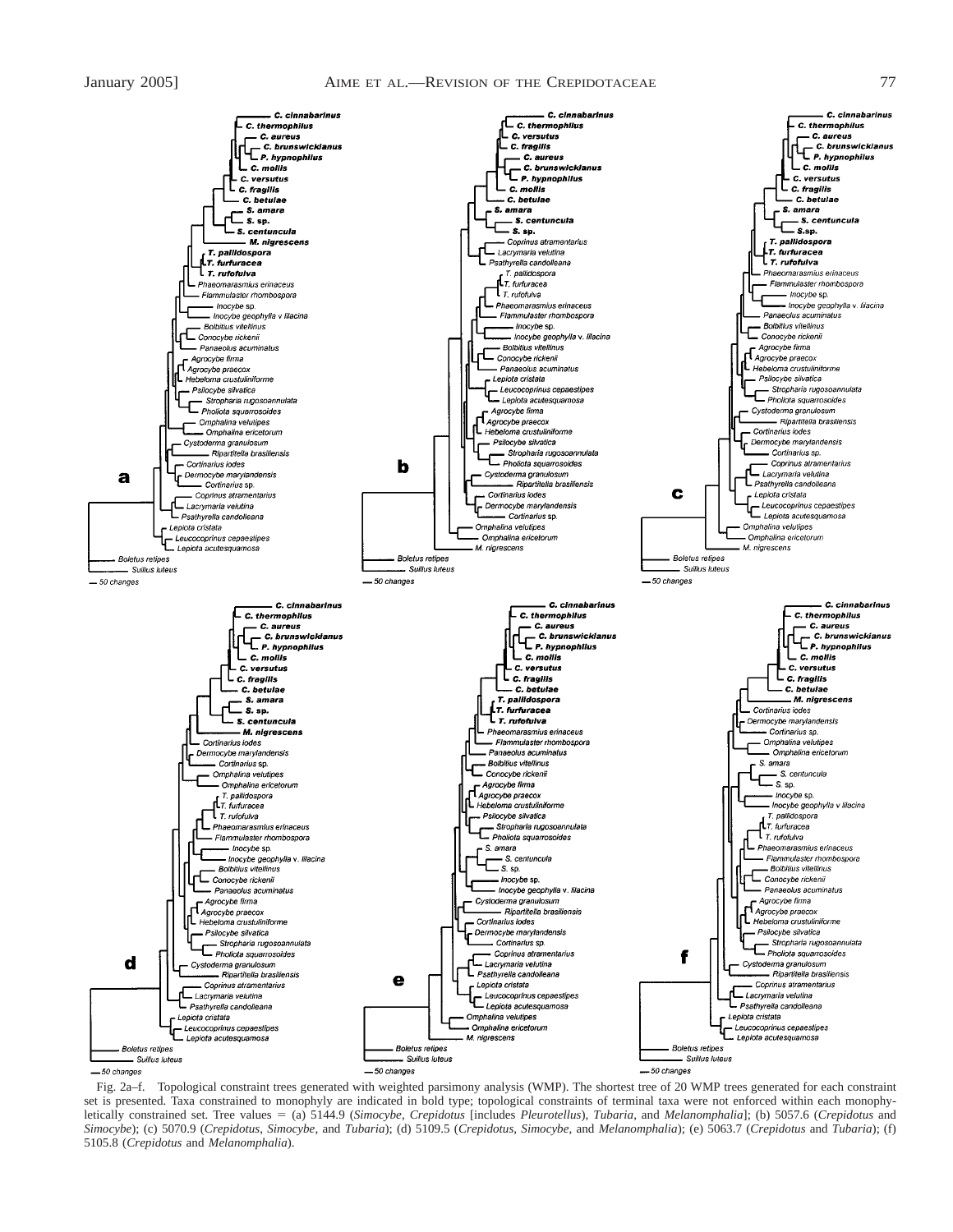of 5–15% (Olmstead and Palmer, 1994) and, given the broad phylogenetic range sampled and low consistency index, indicates that the variable positions within the matrix are probably saturated by change (Hillis and Huelsenbeck, 1992). Phylogenetic resolution in parsimony analyses in such instances can be improved by increasing taxon sampling, as the probability increases that more homoplasic characters will be correctly interpreted as such (Olmstead and Palmer, 1994), although the debate between whether increasing sample size (Graybeal, 1998; Hillis, 1998) or increasing character numbers (Kim, 1998) in phylogenetic analyses is still unresolved. However, further confirmation of the clade I association of *Crepidotus* and *Simocybe* and the exclusion of *Tubaria* from this clade was independently achieved when the number of euagaric taxa in the data set was dramatically increased (see Moncalvo et al., 2002) and also by increased sampling of nucleotide characters from additional molecules (specifically, the entire nLSU region and SSU regions for a cross-section of exemplar taxa from across the euagarics) (J. M. Moncalvo and M. C. Aime, unpublished data).

An additional method for evaluating the probability that the three crepidotoid lineages uncovered by the parsimony analyses were accurate depictions of phylogeny was devised by comparing tree lengths derived from WMP analysis of the data matrix to tree lengths derived from the same method but with monophyletic constraints imposed on various combinations of crepidotoid genera (Appendix 2, Fig. 2). In all cases, trees derived when *Tubaria* and or *Melanomphalia* are constrained within the Crepidotaceae (as defined by the type genus *Crepidotus*) were significantly (in most cases,  $P \le 0.001$ ) worse phylogenetic hypotheses than that of *Crepidotus* (including *Pleurotellus*) and *Simocybe* as the true familial components (Appendix 2). When *Melanomphalia* is constrained within the Crepidotaceae, *Omphalina* becomes part of the dark-spored euagarics, which is in contradiction to all previous classifications and nucleotide-based phylogenetic analyses (Fig. 2a, d, and f). Likewise, when *Tubaria* is constrained within the Crepidotaceae, *Phaeomarasmius* and *Flammulaster* become basal to the family, contrary to previous phylogenetic hypotheses and analyses (Fig. 2a, c, and e).

A detailed taxonomic evaluation of each genus is beyond the scope of this paper; such work has been extensively addressed by other authors. Systematics of *Crepidotus* will be discussed in a separate paper. A discussion of the other genera of the Crepidotaceae s.l. within a phylogenetic context is herein provided.

*Clade I: the Crepidotaceae s.s.*—*Crepidotus* and *Simocybe* are sister taxa representing the Crepidotaceae based on allegiance to the type *C. mollis* (Fig. 1). The sister lineage to the Crepidotaceae cannot be resolved with these data, nor was it recovered within the expanded analyses of Moncalvo et al. (2002), although any sister relationship between the Crepidotaceae s.s. and either the Entolomataceae or the Paxillaceae, as suggested by Singer (1986) is contraindicated by all analyses. Nor is it likely from these and other analyses (Moncalvo et al., 2002, and M. C. Aime, unpublished data) that any member of the Strophariaceae s.l. shares a sister relationship with the Crepidotaceae s.s. The most likely candidates in all phylogenetic analyses thus far are that either a component of the Coprinaceae s.l. (Fig. 1) or the genus *Inocybe* (Fr.) (Moncalvo et al., 2002) shares a sister relationship with the Crepidotaceae s.s., although neither of these relationships would reflect any previously proposed classification for the Agaricales.

*Simocybe*—The nomenclatural debate surrounding the group of agarics now conserved and typified under *S. centuncula* (Greuter et al., 1994) has been treated previously [Singer, 1973; Redhead, 1984 as *Naucoria* (Fr.) Kumm.; Reid, 1984 as *Naucoria*; Horak and Miller, 1997]. Approximately 25 species are now allied in *Simocybe* (Hawksworth et al., 1995). All known members are saprotrophic. *Simocybe* is geographically distributed worldwide (Redhead and Cauchon, 1989) and has been monographed from the Neotropics (Singer, 1973), lower Pacific (Horak, 1979a, b, 1980b), and the United Kingdom (Reid, 1984; Watling and Gregory, 1989 as *Ramicola* Velenovsky).

Singer's (1973) transfer of *Simocybe* to the Crepidotaceae is by no means universally accepted. Most early classifications placed *S. centuncula* and its allies within the Cortinariaceae, and this system is still followed in most modern treatments (e.g., Jülich, 1981; Bas, 1988; Hawksworth et al., 1995; Grgurinovic, 1997). Such positions can usually be traced to early nomenclaturial difficulties in delimiting *Naucoria* (mycorrhizal, Cortinariaceae) from segregate genera including *Simocybe*.

Alternatively, *Simocybe* has been placed within the Strophariaceae (Kühner, 1980) or Bolbitiaceae and synonymized with *Agrocybe* based on striking similarities in pileipellis construction between *Simocybe* and *A. firma* (Pk.) Sing. (Romagnesi, 1962). The present study shows that *A. firma* and *Agrocybe* in general have no close affinities to the members of *Simocybe* (Fig. 1), which is in support of Watling and Largent's (1976) observation that given the fact that differences in construction also occur in the cuticle of the two taxa, the similarities that exist may be due to convergence and not phylogeny.

Similarities in pileus structure between *Tubaria* and *Simocybe* have also been noted (Watling and Largent, 1976; Vellinga, 1986). True members of *Simocybe* all possess numerous pileocystidia terminal cells in the epicutis, which can resemble the velum-producing cells found in the pileipellis of tubarii. The *Simocybe* pileipellis is of simple construction, however, as in *Crepidotus* (Watling and Largent, 1976), and the pileocystidia originate from the pileipellis as differentiated termini whose function is not analogous to that of the similar-appearing cells in *Tubaria*. Species of *Simocybe* are gymnocarpic (Horak, 1979a, 1980b), and reports of hemiangiocarpy are most likely based on nongeneric elements no longer considered to be allies of *S. centuncula* as now circumscribed.

*Pleurotellus*—*Pleurotellus* was originally typified by Fayod (1889) based on Berkeley's interpretation of Persoon's description of *Agaricus hypnophilus*. Later, Fayod became doubtful as to whether he had correctly determined Persoon's taxon and renamed his type collection *Pleurotellus graminicola* (Donk, 1962; Nordstein, 1990). Only two species are commonly accepted in the genus (Hawksworth et al., 1995), the identity of which are discussed in Nordstein (1990), yet the generic concept contains heterogeneous elements (Singer, 1962; Watling, 1988). While Orton (1960) interprets *Pleurotellus* as whitespored relatives of *Pleurotus* (Fr.) Kumm., of no affinity to *Crepidotus*, most consider the two closely related (e.g., Singer, 1961; Hesler and Smith, 1965; Watling and Gregory, 1989; Nordstein, 1990; Senn-Irlet, 1995), although opinions vary as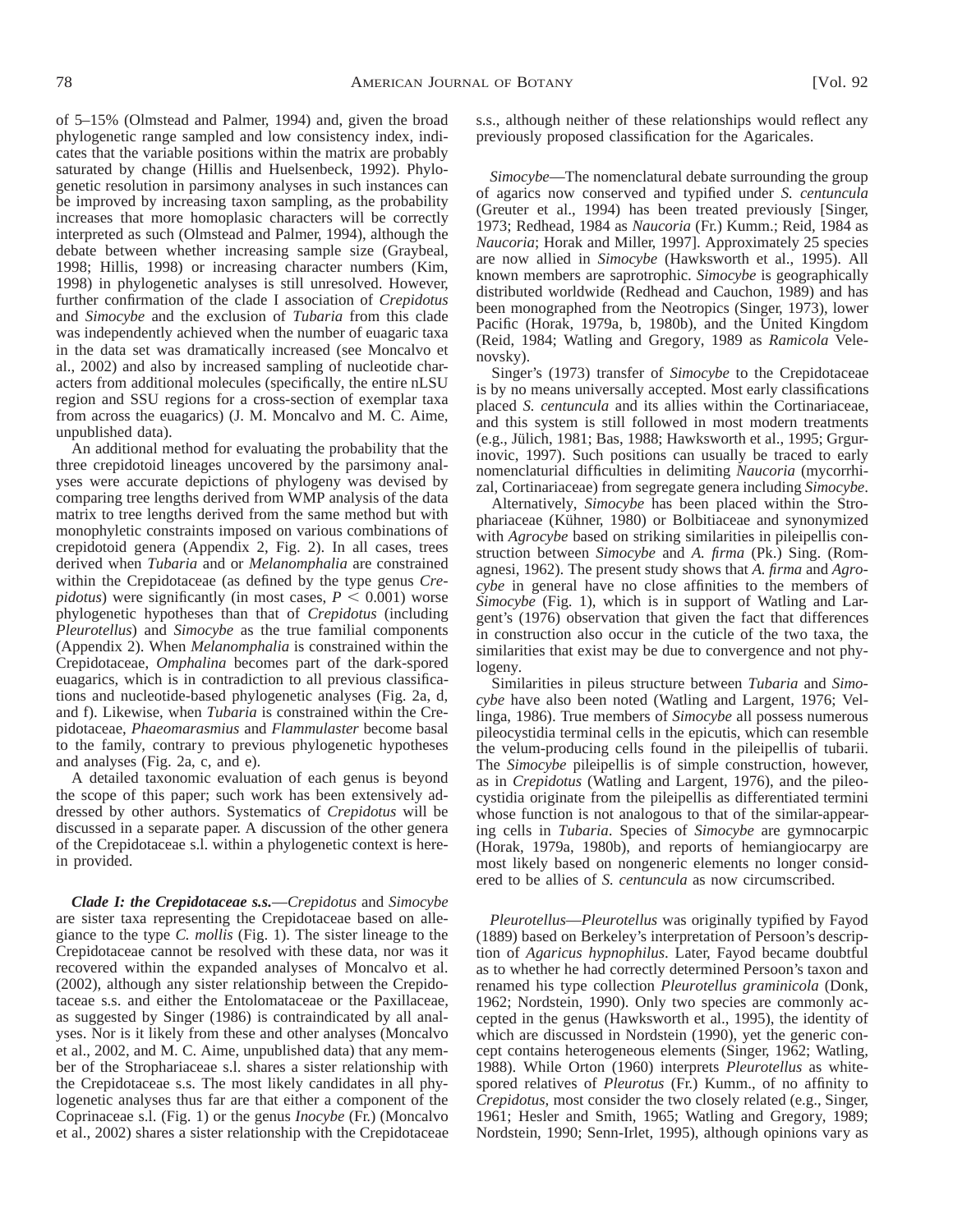to whether *Pleurotellus* differs from other crepidoti on the generic level.

Proponents of segregating *Pleurotellus* and *Crepidotus* do so because of two morphological distinctions: the absence of clamp connections and the very pale-yellow to subhyaline spore print color in *Pleurotellus* (e.g., Pilát, 1948; Watling and Gregory, 1989; Singer, 1951a, 1962, 1986; Pegler and Young, 1972). Clamp connections, while useful taxonomically for the circumscription of species, are not reliable indicators of phylogeny in many groups (Watling and Largent, 1976), and *Crepidotus* contains several lineages that have clamps and others that do not (Aime, 2001 and unpublished data), so the character alone is not unique to *Pleurotellus*. Therefore, only the single character state of loss of spore pigmentation distinguishes the former from the latter. *Pleurotellus*, as represented here by the type, *P. hypnophilus*, is a component of *Crepidotus* (Fig. 1). Because the use of single characters for circumscribing genera can introduce artificiality into classifications (Smith, 1968), and *P. hypnophilus* is in all other characters consistent with *Crepidotus*, *Pleurotellus* should be considered congeneric with *Crepidotus*.

The taxon represented by *P. hypnophilus* (Pers.:Berk.) Fayod has been reported from all over the world under a large number of synonyms, and the correct specific epithet for it has been the subject of much discussion (Hesler and Smith, 1965; Nordstein, 1990; Senn-Irlet, 1995; Bandala et al., 1999). The first description that can be unambiguously applied to this taxon is that of Peck (1886) for *Crepidotus herbarum* (Pk.) Sacc. However, the older name of *Agaricus hypnophilus* Pers. ex Berk. takes precedent, if, as has been noted by Singer (1961), Berkeley correctly interpreted Persoon's taxon, for which a type no longer exists. Berkeley's type does exist and was the basis for Fayod's establishment of *Pleurotellus*. Several studies show it to be conspecific with the taxon analyzed in this paper (Singer, 1961; Donk, 1962; Horak, 1968); therefore, the name *C. hypnophilus* (Pers.:Fr.) Nordstein takes precedent over *C. herbarum*, as has already been recognized by Nordstein (1990).

However, Senn-Irlet (1995) has investigated the possibility that an older Friesian name, *Agaricus epibryus* Fr., exists for this taxon. Because no type for *A. epibryus* apparently exists and the original description (Fries, 1821) could be applied to many species of *Crepidotus* or even *Pleurotus* and allied genera, several differing concepts have been applied to this name in the past (Pilát, 1950; Singer, 1951b; Senn-Irlet, 1995). Senn-Irlet's interpretation was based on that of Quélet (1888), and she considers *C. herbarum* and *C. hypnophilus* to be synonyms for *C. epibryus* (Fr.) Quél. (Senn-Irlet, 1995). Although the argument is convincing, a few problems exist with this interpretation: (1) Quélet's (1888) description of *C. epibryus* is as vague as Fries' and could equally fit other taxa within and even outside the confines of *Crepidotus*, (2) Quélet actually considers *A. epibryus* as a *Crepidotus* in works as early as 1872, wherein the spores are described in more detail as being ''pruniform,'' or plum-shaped, which is not the case with the taxon under question here (Quélet, 1872), and (3) the only substrate given for both Fries' (1821, 1836-1838) and Quélet's (1872, 1888) taxon is moss, whereas the taxon under question is almost exclusively confined to herbaceous and grassy substrates, and hardwoods, not moss (Peck, 1885; Watling and Gregory, 1989; Nordstein, 1990; Bandala et al., 1999), hence the name *C. herbarum* and Fayod's later change to *P. graminicola*.

Nonetheless, a neotype has been established for *C. epibryus* (Senn-Irlet, 1995), and this name is now accepted (Bandala et al., 1999), for the taxon that was previously more commonly known as *C. herbarum* or *P. hypnophilus*; the name *C. epibryus* (Fr.) Quél. s. Senn-Irlet should be applied to it. This species has been previously described and illustrated by Senn-Irlet (1995), Bandala et al. (1999), Horak (1968, as *P. graminicola*), Nordstein (1990, as *C. hypnophilus*), and Hesler and Smith (1965, as *C. herbarum*).

*Clade II: Tubaria and allies*—The data presented in this and in Moncalvo et al. (2002) show this genus to be most closely allied with *Phaeomarasmius* and *Flammulaster*, and only distantly related to the members of the Crepidotaceae s.s. (Fig. 1). Basidiospore germination and vegetative morphology of *T. furfuraceae* were studied by Ingold (1983) and shown to be considerably different from that of *Crepidotus* species (Aime and Miller, 2002), lending additional support to a proposed phylogenetic hiatus between the two genera. *Tubaria* contains approximately 15 saprotrophic species occurring worldwide in temperate climes (Hawksworth et al., 1995), and only a few European species have been monographed (Lange, 1938; Romagnesi, 1940, 1943).

Singer (1951a) transferred *Tubaria* from the Cortinariaceae to the Crepidotaceae and the rationale behind this decision was discussed in Aime et al. (2002). Other authors still ally this genus with the Cortinariaceae s.l. (Romagnesi, 1940; Vellinga, 1986; Grgurinovic, 1997) or place it within the Strophariaceae s.l. (Moser, 1978). *Tubaria* has the distinction of being the only genus within Singer's Crepidotaceae in which some members undergo hemiangiocarpic development and have spore prints that may display orange tones. Morphological delimitation and generic concepts between and within *Flammulaster*, *Phaeomarasmius*, and *Tubaria* have been repeatedly evaluated (Romagnesi, 1940; Watling, 1967; Kühner, 1969; Harmaja, 1978; Moser, 1978; Horak, 1980a; Vellinga, 1986). The present study is in support of the classification of Moser (1978) which proposes a relationship between the three genera *Phaeomarasmius*, *Flammulaster*, and *Tubaria*.

Numerous characters and character suites have been hypothetical indicators of phylogeny in agarics. The alliance of *Tubaria*, *Flammulaster*, and *Phaeomarasmius* is best understood through the work of Watling and Largent (1976), which emphasizes pileipellis anatomy in drawing conclusions about higher-level relationships in the agarics. The members of all three genera possess an unusual pileipellis that contains inflated hyphae occurring in chains, usually encrusted with brown pigment (Watling and Largent, 1976; Harmaja, 1978; Vellinga, 1986). These chains of hyphae appear to be the same elements that give rise to the partial veil present in these species, yet appear to originate from, and be an integral part of, the cutis rather than the stipe. The resulting partial veil is usually fugacious, and persistent in one species (Watling, 1967). All taxa tested so far are  $KOH+$  on the pileus (Watling, 1967; Vellinga, 1986), which appears to be a secondary unifying character.

*Clade III: Melanomphalia and its allies*—Perhaps the most interesting result of this study is the alliance of *Melanomphalia* with a subset of the genus *Omphalina* Quél. Generic affinities for *Melanomphalia* have never been certain (Lange, 1940; Montag, 1996), with the type itself seemingly holding a rather isolated position even within the genus as expanded by Singer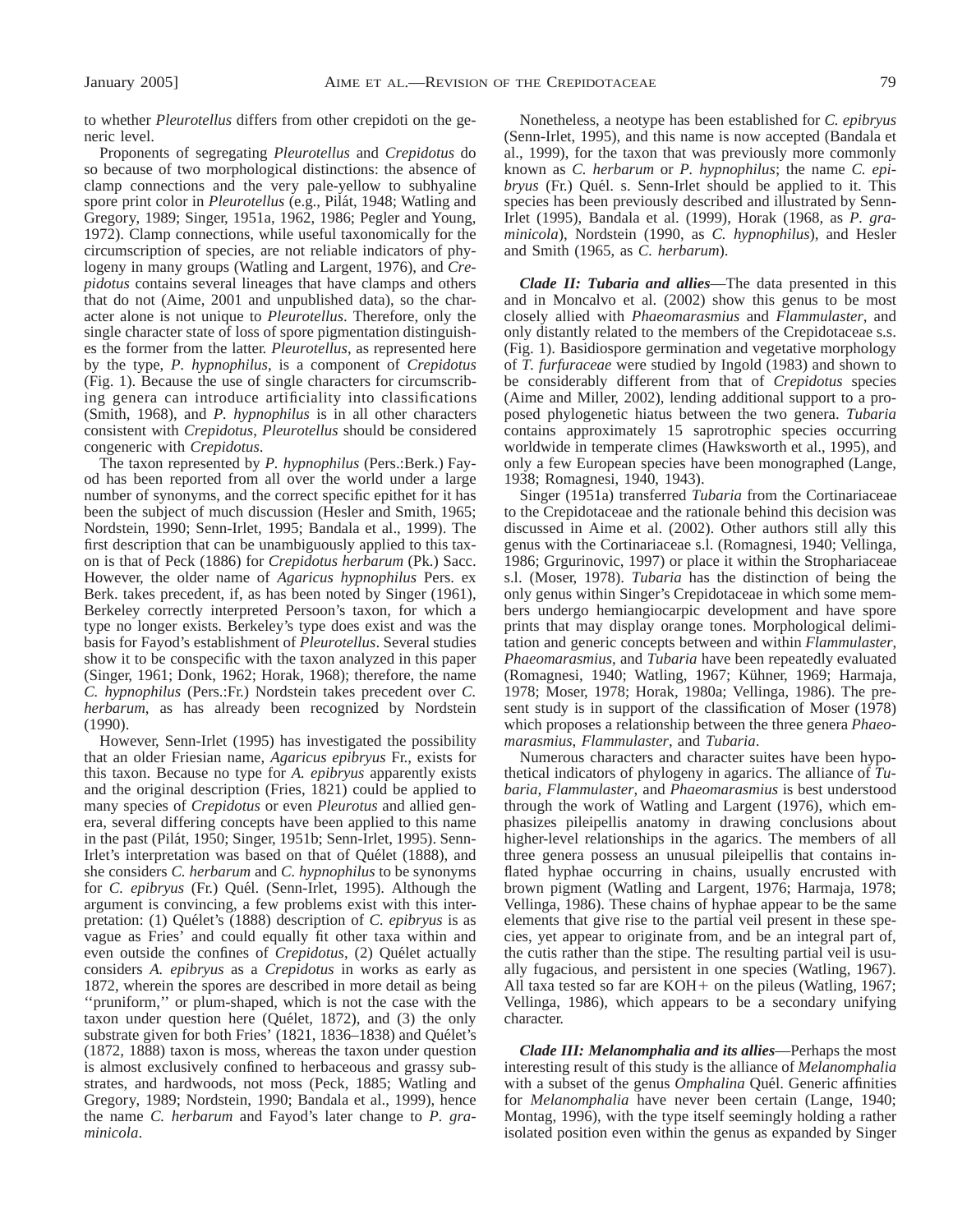(Watling, 1988). The genus was hypothetically allied with the Gomphidiaceae by Christiansen (1936) and early authors (Lange, 1940) and with the Cortinariaceae (Singer, 1955) until its transfer to the Crepidotaceae (Singer, 1971) based on similarities between *Crepidotus thermophilus* (Sing.) Aime, Baroni, and O.K. Miller and some *Crepidotus* species as previously discussed elsewhere (Aime et al., 2002).

Similarities between the type, *M. nigrescens* and some *Omphalina* have previously been noted (Montag, 1996). Christiansen (1936) also recognized similarities between *Omphalina* and his genus, although the differences in spore pigmentation and ornamentation had always been viewed as too striking to consider other similarities as anything other than evidence of parallel evolution between these genera.

Taxonomically, the omphalinoid fungi have also been a difficult and heterogeneous group to delimit (Bigelow, 1970; Redhead and Weresub, 1978; Norvell et al., 1994), and recent phylogenetic analyses have uncovered three distinct lineages of polyphyletic origin (Lutzoni, 1997; Moncalvo et al., 2000). What is extremely interesting is that *M. nigrescens*, within the confines of this study shows a sister relationship with a clade previously identified as the true *Omphalina* (Lutzoni, 1997), which includes lichenized fungi (Fig. 1). This merits closer scrutiny of the phylogeny and ecology of *M. nigrescens*, which has only been reported on soil (Christiansen, 1936; Montag, 1996) or adventitiously on limestone or in association with herbaceous VAM plants (Watling, 1988), and as such was one of the only non-lignicolous members of the Crepidotaceae s. Singer.

This association is also extraordinary in that it suggests an independent origin of dark spore pigmentation in the euagarics. Historically, much weight has been attached to certain aspects of basidiospore morphology, especially pigmentation, in deriving hypotheses regarding agaric phylogeny. Interestingly, loss of spore wall pigmentation has now been shown through molecular studies to have occurred in several agaric cohorts, such as has occurred in the Agaricaceae (Johnson and Vilgalys, 1998), and the Crepidotaceae with *C. epibryus* s. Senn-Irlet, but the acquisition of pigmented spores from an unpigmented ancestor appears to be a rarer phenomenon.

Prior work has shown that at least one species previously placed within *Melanomphalia* is, in fact, a *Crepidotus* (Aime et al., 2002), and preliminary study of other taxa currently placed in the genus also suggests that most are more naturally allied within *Crepidotus* or other genera (M. C. Aime, unpublished data). At present, *Melanomphalia* appears to be a monotypic genus. The taxonomic disposition of other species currently allied in *Melanomphalia* and detailed phylogeny are under further investigation.

*Redefining the Crepidotaceae*—Initially, the macroscopic character of habit delineated *Simocybe* from *Crepidotus*. Transfers of some pleurotoid taxa from *Crepidotus* to *Simocybe* based on microscopy (Singer, 1973; Watling, 1988; Horak and Miller, 1997), and of some stipitate taxa to *Crepidotus* (Aime et al., 2002) have blurred the macroscopic distinctions between the two, but result in a more natural classification based on microscopic characters. Chiefly, *Simocybe* can be diagnosed from *Crepidotus* by (1) basidiospores which are always smooth and differ from smooth-spored *Crepidotus* species in that the adaxial side is typically applanate to depressed; and (2) abundant pileo-, caulo-, and cheilocystidia (the latter two most typically subcapitate), lending a pruinose appearance to these structures macroscopically. Additionally, many *Simocybe* members have an olivaceous tint to the pileus, lacking in *Crepidotus*.

The Crepidotaceae s.s. are differentiated from all other euagaric lineages by the following suite of characters: saprotrophic on woody or herbaceous matter; gymnocarpic; spore prints within the pale yellow to brown range, not pink, purplebrown, orange, or black; simple cuticle, although differentiated termini in the form of pileocystidia may be present; cheilocystidia always present; pleurocystidia absent in most taxa and never thick-walled or originating from the lamellar trama; basidiospores entire, with neither a true germ pore nor plage, smooth or ornamented but never angular or reticulate.

#### LITERATURE CITED

- AIME, M. C. 2001. Biosystematic studies in *Crepidotus* and the Crepidotaceae (Basidiomycetes, Agaricales). Ph.D. dissertation, Virginia Tech, Blacksburg, Virginia, USA.
- AIME, M. C., T. J. BARONI, AND O. K. MILLER, JR. 2002. *Crepidotus thermophilus* comb. nov., a reassessment of *Melanomphalia thermophila*, a rarely collected tropical agaric. *Mycologia* 94: 1059–1065.
- AIME, M. C., AND O. K. MILLER, JR. 2002. Delayed germination of basidiospores in temperate species of *Crepidotus* (Fr.) Staude. *Canadian Journal of Botany* 80: 280–287.
- BANDALA, V. M., L. MONTOYA, AND G. MORENO. 1999. Two *Crepidotus* from Mexico with notes on selected type collections. *Mycotaxon* 72: 403–416.
- BAS, C. 1988. Orders and families in agarics and boleti. *In* C. Bas, T. W. Kuyper, M. E. Noordeloos, and E. C. Vellinga [eds.], Flora Agaricina Neerlandica, vol. 1, 40–49. A.A. Balkema, Rotterdam, Netherlands.
- BIGELOW, H. E. 1970. *Omphalina* in North America. *Mycologia* 62: 1–32.

BREITENBACH, J., AND F. KRÄNZLIN. 1995. Fungi of Switzerland: Agarics, vol. 4, pt. 2. Edition Mykologia, Lucerne, Switzerland.

- BREMER, K. 1988. The limits of amino acid sequence data in angiosperm phylogenetic reconstruction. *Evolution* 42: 795–803.
- CHAPELA, I. H., S. A. REHNER, T. R. SCHULTZ, AND U. G. MUELLER. 1994. Evolutionary history of the symbiosis between fungus-growing ants and their fungi. *Science* 266: 1691–1694.
- CHRISTIANSEN, M. P. 1936. *Melanomphalia* n. gen. ny slægt inden for de mørksporede bladhatte. *Friesia* 1: 287–289.
- DAHLMAN, M., E. DANELL, AND J. W. SPATAFORA. 2000. Molecular systematics of *Craterellus*: cladistic analysis of nuclear nLSU rDNA sequence data. *Mycological Research* 104: 388–394.
- DNASTAR, INC. 1997. SeqMan II, v. 4.03. Madison, Wisconsin, USA.
- DONK, M. A. 1962. The generic names proposed for Agaricaceae. *Beihefte Nova Hedwigia* 5: 1–320.
- DREHMEL, D., R. VILGALYS, AND J. M. MONCALVO. 1999. Molecular phylogeny of *Amanita* based on large-subunit ribosomal DNA sequences: implications for taxonomy and character evolution. *Mycologia* 91: 610– 618.
- FAYOD, V. 1889. Prodrome d'une histoire naturelle des Agaricines. *Annales des Sciences Naturelles (Paris), 7 iteme serie, Botanique* 9: 181–411.
- FRIES, E. 1821. Systema mycologicum I. Lunde, Sweden (Johnson Reprint Corp., USA, 1952).
- FRIES, E. 1836–1838. Epicrisis systematis mycologici, synopsis hymenomycetum. Uppsala, Sweden (Shiva Offset Press Reprint, India, 1989).
- GRAYBEAL, A. 1998. Is it better to add taxa or characters to a difficult phylogenetic problem? *Systematic Biology* 47: 9–17.
- GREUTER, W., F. R. BARRIE, H. M. BURDET, W. G. CHALONER, V. DEMOULIN, D. L. HAWKSWORTH, P. M. JORGENSEN, D. H. NICOLSON, P. C. SILVA, P. TREHANE, AND J. MCNEILL [EDS.]. 1994. International code of botanical nomenclature (Tokyo code). Regnum Veg. 131, Koeltz Scientific Books, Königstein, Germany.
- GRGURINOVIC, C. A. 1997. Larger fungi of South Australia. The Botanic Gardens of Adelaide and State Herbarium, Adelaide, Australia.
- HARMAJA, H. 1978. *Phaeomarasmius confragosus*—an agaric to be transferred to *Tubaria*. *Karstenia* 18: 55–56.
- HAWKSWORTH, D. L., P. M. KIRK, B. C. SUTTON, AND D. N. PEGLER. 1995. Ainsworth and Bisby's dictionary of the Fungi, 8th ed. CAB International, New York, New York, USA.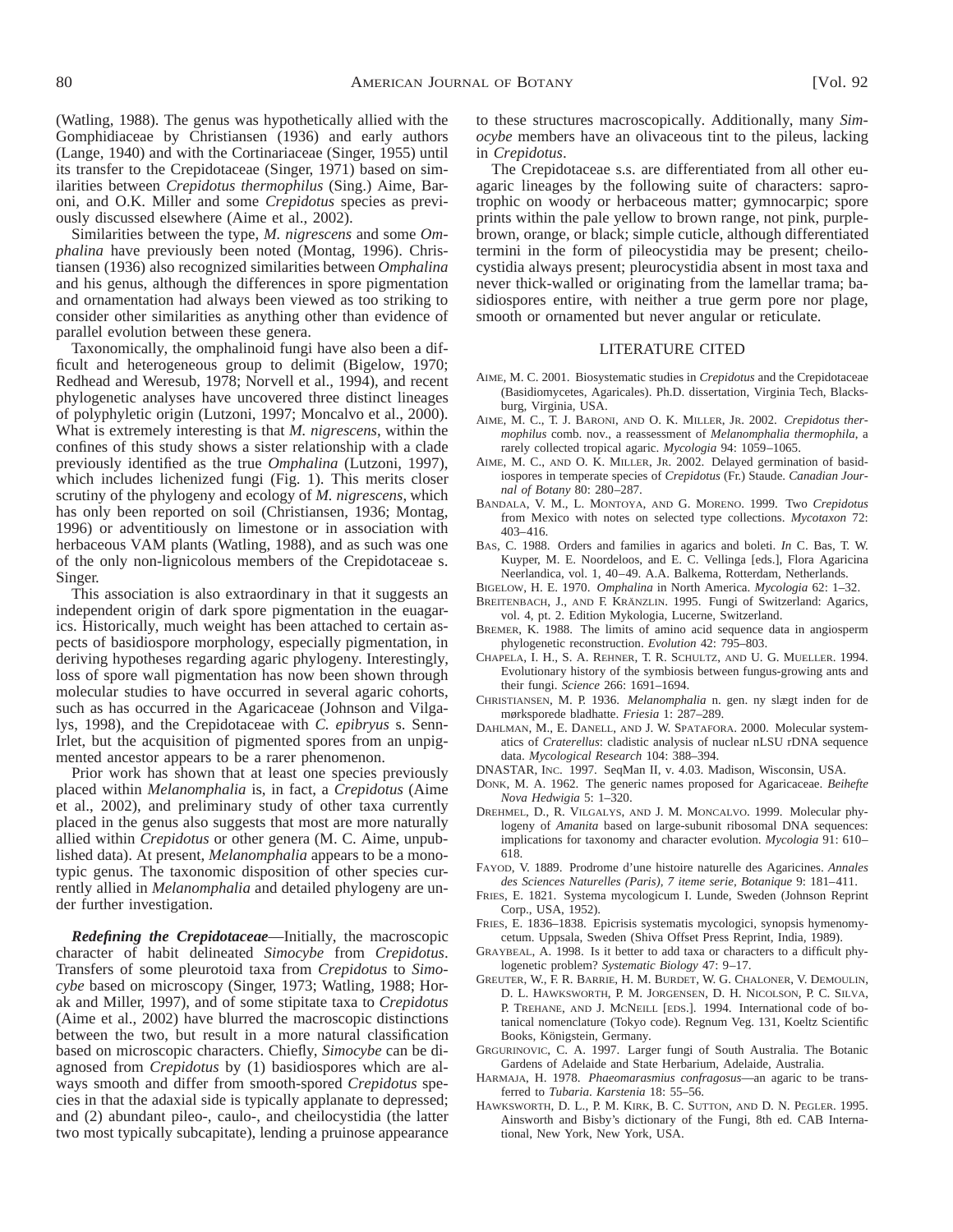- HESLER, L. R., AND A. H. SMITH. 1965. North American species of *Crepidotus*. Hafner Publishing Company, New York, New York, USA.
- HIBBETT, D. S., E. M. PINE, E. LANGER, G. LANGER, AND M. J. DONOGHUE. 1997. Evolution of gilled mushrooms and puffballs inferred from ribosomal DNA sequences. *Proceedings of the National Academy of Sciences, USA* 94: 12 002–12 006.
- HILLIS, D. M. 1998. Taxonomic sampling, phylogenetic accuracy, and investigator bias. *Systematic Biology* 47: 3–8.
- HILLIS, D. M., AND J. J. BULL. 1993. An empirical test of bootstrapping as a method for assessing confidence in phylogenetic analysis. *Systematic Biology* 42: 182–192.
- HILLIS, D. M., AND J. P. HUELSENBECK. 1992. Signal, noise, and reliability in molecular phylogenetic analyses. *The Journal of Heredity* 83: 189– 195.
- HOPPLE, J. S., JR., AND R. VILGALYS. 1999. Phylogenetic relationships in the mushroom genus *Coprinus* and dark-spored allies based on sequence data from the nuclear gene coding for the large ribosomal subunit RNA: divergent domains, outgroups, and monophyly. *Molecular Phylogenetics and Evolution* 13: 1–19.
- HORAK, E. 1968. Synopsis Generum Agaricales (die Gattungstypen der Agaricales). *Beitra¨ge zur Kryptogamenflora der Schweiz* 13: 1–741.
- HORAK, E. 1979a. New species of *Simocybe* Karsten (Agaricales) from Papua New Guinea. *Sydowia, Annales Mycologici Series II* 32: 123–130.
- HORAK, E. 1979b. Additional species of *Simocybe* (Agaricales) from Sabah and Australia. *Sydowia, Annales Mycologici Series II* 32: 181–184.
- HORAK, E. 1980a. Fungi Agaricini Novazelandiae. VIII. *Phaeomarasmius* Scherffel and *Flammulaster* Earle. *New Zealand Journal of Botany* 18: 173–182.
- HORAK, E. 1980b. Fungi Agaricini Novazelandiae. X. *Simocybe* Karsten. *New Zealand Journal of Botany* 18: 189–196.
- HORAK, E., AND O. K. MILLER, JR. 1997. A new species of *Simocybe* from North America. *Mycotaxon* 62: 225–229.
- IMAI, S. 1938. Studies on the Agaricaceae of Hokkaido. II. *Journal of the Faculty of Agriculture Hokkaido Imperial University* 43: 238–243.
- INGOLD, C. T. 1983. Homing on basidiospores and production of oidia in *Tubaria furfuracea*. *Transactions of the British Mycological Society* 80: 363–364.
- JOHNSON, J., AND R. VILGALYS. 1998. Phylogenetic systematics of *Lepiota* sensu lato based on nuclear large subunit rDNA evidence. *Mycologia* 90: 971–979.
- JÜLICH, W. 1981. Higher taxa of basidiomycetes. *Bibliotheca Mycologica* 85: 1–485.
- KIM, J. 1998. What do we know about the performance of estimators for large phylogenies? *Trends in Ecology and Evolution* 13: 25–26.
- KIRK, P. M., P. F. CANNON, J. C. DAVID, AND J. A. STALPERS. 2001. Dictionary of the Fungi, 9th ed. CAB International, Wallingford, UK.
- KÜHNER, R. 1969. Une Agaricale peu connue: *Tubaria confragosa* (Fr.) comb. nov. *Travaux du Laboratoire de la Jaysinia* 3: 67–71.
- KÜHNER, R. 1980. Les Hyménomycètes agaricoïdes (Agaricales, Tricholomatales, Pluteales, Russulales): Etude generale et classification. *Bulletin Mensuel de la Société Linnéenne de Lyon* 49: 1-1027.
- LANGE, J. E. 1938. Studies in the Agarics of Denmark. XII. The genus *Tubaria*. *Dansk Botanisk Arkiv* 9: 26–29.
- LANGE, J. E. 1940. Flora agaricina Danica, vol. V. Recato, Copenhagen, Denmark.
- LANYON, S. 1985. Detecting internal inconsistencies in distance data. *Systematic Zoology* 34: 397–403.
- LIU, Y. J., S. O. ROGERS, AND J. F. AMMIRATI. 1997. Phylogenetic relationships in *Dermocybe* and related *Cortinarius* taxa based on nuclear ribosomal DNA internal transcribed spacers. *Canadian Journal of Botany* 75: 519–532.
- LUTZONI, F. M. 1997. Phylogeny of lichen- and non-lichen-forming omphalinoid mushrooms and the utility of testing for combinability among multiple data sets. *Systematic Biology* 46: 373–406.
- MILLER, O. K., JR., AND M. C. AIME. 2001. Systematics, ecology, and world distribution in the genus *Chroogompus* (Gomphidiaceae). *In* J. K. Misra and B. W. Horn [eds.], Trichomycetes, other fungal groups: Robert W. Lichtwardt commemoration volume, 315–333. Science Publishers, Inc., Enfield, New Hampshire, USA.
- MILLER, O. K., M. C. AIME, F. COMACHO, AND U. PEINTNER. 2002. Two new species of *Gomphidius* from the Western United States and Eastern Siberia. *Mycologia* 94: 1044–1050.
- MILLER, S. L., T. M. MCCLEAN, J. F. WALKER, AND B. BUYCK. 2000. A molecular phylogeny of the Russulales including agaricoid, gasteroid and pleurotoid taxa. *Mycologia* 93: 344–354.
- MONCALVO, J. M., F. M. LUTZONI, S. A. REHNER, J. JOHNSON, AND R. VIL-GALYS. 2000. Phylogenetic relationships of agaric fungi based on nuclear large subunit ribosomal DNA sequences. *Systematic Biology* 49: 278– 305.
- MONCALVO, J. M., R. VILGALYS, S. A. REDHEAD, J. E. JOHNSON, T. Y. JAMES, M. C. AIME, V. HOFSTETTER, S. J. W. VERDUIN, E. LARSSON, T. J. BAR-ONI, R. G. THORN, S. JACOBSSON, H. CLÉMENÇON, AND O. K. MILLER, JR. 2002. One hundred and seventeen clades of Euagarics. *Molecular Phylogenetics and Evolution* 23: 357–400.
- MONTAG, K. 1996. Zur kenntnis von *Melanomphalia nigrescens* Christiansen 1936 ein seltener braunsporer, erstmals in Deutschland gefunden. *Zeitschrift fu¨r Mykologie* 62: 75–78.
- MOSER, M. 1978. Keys to agarics and boleti (Polyporales, Boletales, Agaricales, Russulales), 4th ed. Roger Phillips, London, UK.
- NORDSTEIN, S. 1990. The genus *Crepidotus* (Basidiomycotina, Agaricales) in Norway. Synopsis Fungorum 2, Fungiflora, Oslo, Norway.
- NORVELL, L. L., S. A. REDHEAD, AND J. F. AMMIRATI. 1994. *Omphalina* sensu lato in North America, 1–2. 1. *Omphalina wynniae* and the genus *Chrysomphalina*. 2. *Omphalina* sensu Bigelow. *Mycotaxon* 50: 379–407.
- OLMSTEAD, R. G., AND J. D. PALMER. 1994. Chloroplast DNA systematics: a review of methods and data analysis. *American Journal of Botany* 8: 1205–1224.
- ORTON, P. D. 1960. New check list of British agarics and boleti. *Transactions of the British Mycological Society* 43: 159–459.
- PECK, C. H. 1886. New York species of *Pleurotus*, *Claudopus* and *Crepidotus*. *Annual Report of the Trustees of the State Museum of Natural History* 39: 58–73.
- PEGLER, D. N., AND T. W. K. YOUNG. 1972. Basidiospore form in British species of *Crepidotus*. *Kew Bulletin* 27: 311–323.
- PILÁT, A. 1948. Evropské druhy trepkovitek Crepidotus Fr. Atlas Hub Evropska, Prague, Czech Republic.
- PILAT, A. 1950. Revision of the types of some extra-European species of the genus *Crepidotus* Fr. *Transactions of the British Mycological Society* 33: 215–249.
- QUÉLET, L. 1872. Les Champignons du Jura et des Vosges, vol. I. Sociâetâe d'âemulation de Montbâeliard, Montbâeliard, France.
- QUÉLET, L. 1888. Flore mycologique de la France et des pays limitrophes. Octave Doin Publisher, Paris, France (A. Asher and Co. reprint, Amsterdam, Netherlands, 1962).
- REDHEAD, S. A. 1984. Mycological observations, 4–12: on *Kuehneromyces*, *Stropharia*, *Marasmius*, *Mycena*, *Geopetalum*, *Omphalopsis*, *Phaeomarasmius*, *Naucoria* and *Prunulus*. *Sydowia* 37: 246–270.
- REDHEAD, S. A., AND R. CAUCHON. 1989. A new *Simocybe* from Canada. *Sydowia* 41: 292–295.
- REDHEAD, S. A., AND L. K. WERESUB. 1978. On *Omphalia* and *Omphalina*. *Mycologia* 70: 556–567.
- REID, D. A. 1984. A revision of the British species of *Naucoria* sensu lato. *Transactions of the British Mycological Society* 82: 191–237.
- ROMAGNESI, H. 1940. Essai sur le genre *Tubaria* W. Sm. *Revue de Mycologie* 5: 29–43.
- ROMAGNESI, H. 1943. Études complémentaires sur le genre *Tubaria* et sur deux *Naucoria* tubarioïdes. Revue de Mycologie 8: 26-35.
- ROMAGNESI, H. 1962. Les *Naucoria* du groupe *Centunculus* (*Ramicola* Velen.). *Bulletin Trimestriel de la Societe Mycologique de France* 78: 337– 358.
- SAS INSTITUTE, INC. 1997. JMP, version 3.2, professional ed. Cary, North Carolina, USA.
- SENN-IRLET, B. 1995. The genus *Crepidotus* in Europe. *Persoonia* 16: 1–80.
- SINGER, R. (1949) 1951a. The ''Agaricales'' (mushrooms) in modern taxonomy. *Lilloa* 22: 5–832.
- SINGER, R. 1951b. Type studies on Basidiomycetes V. *Sydowia, Annales Mycologici* 5: 445–475.
- SINGER, R. 1955. Le genre *Melanomphalia* Christiansen. *Revue de Mycologie* 20: 12–17.
- SINGER, R. 1961. Type studies on Agarics IV. *Sydowia, Annales Mycologici Ser. II* 15: 133–151.
- SINGER, R. 1962. The agaricales in modern taxonomy, 2nd ed. J. Cramer, Weinheim, Germany.